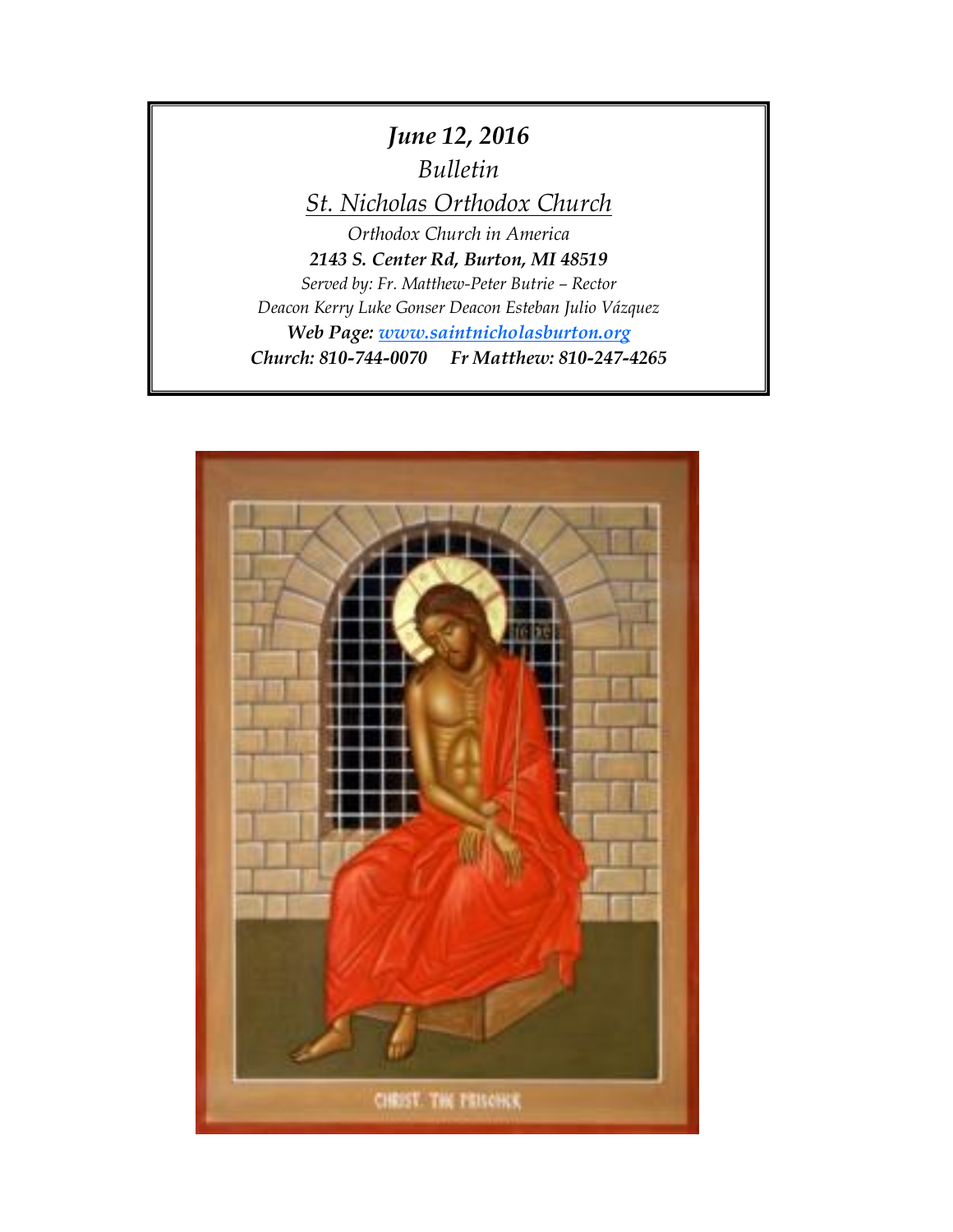**SUNDAY, JUNE 12, 2016 7 th SUNDAY OF PASCHA — Tone 6. The Three Hundred and Eighteen Holy Fathers of the First Ecumenical Council at Nicæa. Afterfeast of the Ascension. Ven. Onuphrius the Great (4th c.) and Ven. Peter of Mt. Athos (734). Finding of the Relics (1649) and the second glorification (1909) of Rt. Blv. Anna of Kashin. Ven. Arsenius, Abbot of Konevits (1447). Ven. Onuphry, Abbot of Mal'sk (Pskov—1492). Ven. Bassian and Jonah of Pertomsk (Solovétsky Monastery—1561). Ven. Onuphry and Auxenty of Vologdá (15th-16th c.). Ven. Stephen of Komel', Abbot of Ozérsk Monastery (Vologdá—1542). Ven. John, Andrew, Heraclemon, and Theophilus, Hermits, of Egypt (4th c.).** 

### **FIRST ANTIPHON**

Clap your hands, all peoples! Shout to God with loud songs of joy. **Through the prayers of the Theotokos, O Savior save us!**

For the Lord, the Most High is terrible! A great God over all the earth! **Through the prayers of the Theotokos, O Savior save us!**

He subdued peoples under us, and nations under our feet! **Through the prayers of the Theotokos, O Savior save us!**

God has gone up with a shout, the Lord with the sound of a trumpet! **Through the prayers of the Theotokos, O Savior save us!**

Glory to the Father and to the Son and to the Holy Spirit, now and ever and unto ages of ages. Amen. **Through the prayers of the Theotokos, O Savior save us!**

#### **SECOND ANTIPHON**

Great is the Lord and greatly to be praised in the city of our God! **O Son of God who ascended in glory, save us who sing to Thee: Alleluia!**

Mount Zion, in the far north, the city of the great King! **O Son of God who ascended in glory, save us who sing to Thee: Alleluia!**

Within her citadels God is known when He defends her! **O Son of God who ascended in glory, save us who sing to Thee: Alleluia!**

For lo, the kings assembled; they came on together! **O Son of God who ascended in glory, save us who sing to Thee: Alleluia!**

Glory to the Father and to the Son and to the Holy Spirit, now and ever and unto ages of ages. Amen. Onlybegotten Son and immortal Word of God, Who for our salvation didst will to be incarnate of the holy Theotokos and ever-virgin Mary, Who without change became man and wast crucified, Who art one of the Holy Trinity, glorified with the Father and the Holy Spirit: O Christ our God, trampling down death by death, save us!

# **THIRD ANTIPHON**

Hear this, all peoples! Give ear, all inhabitants of the world!

**Troparion:** O Christ our God, Thou hast ascended in glory, granting joy to Thy disciples by the promise of the Holy Spirit. Through the blessing they were assured that Thou art the Son of God, the Redeemer of the world!

The earth-born and the sons of men, rich and poor together!

**Troparion:** O Christ our God, Thou hast ascended in glory, granting joy to Thy disciples by the promise of the Holy Spirit. Through the blessing they were assured that Thou art the Son of God, the Redeemer of the world!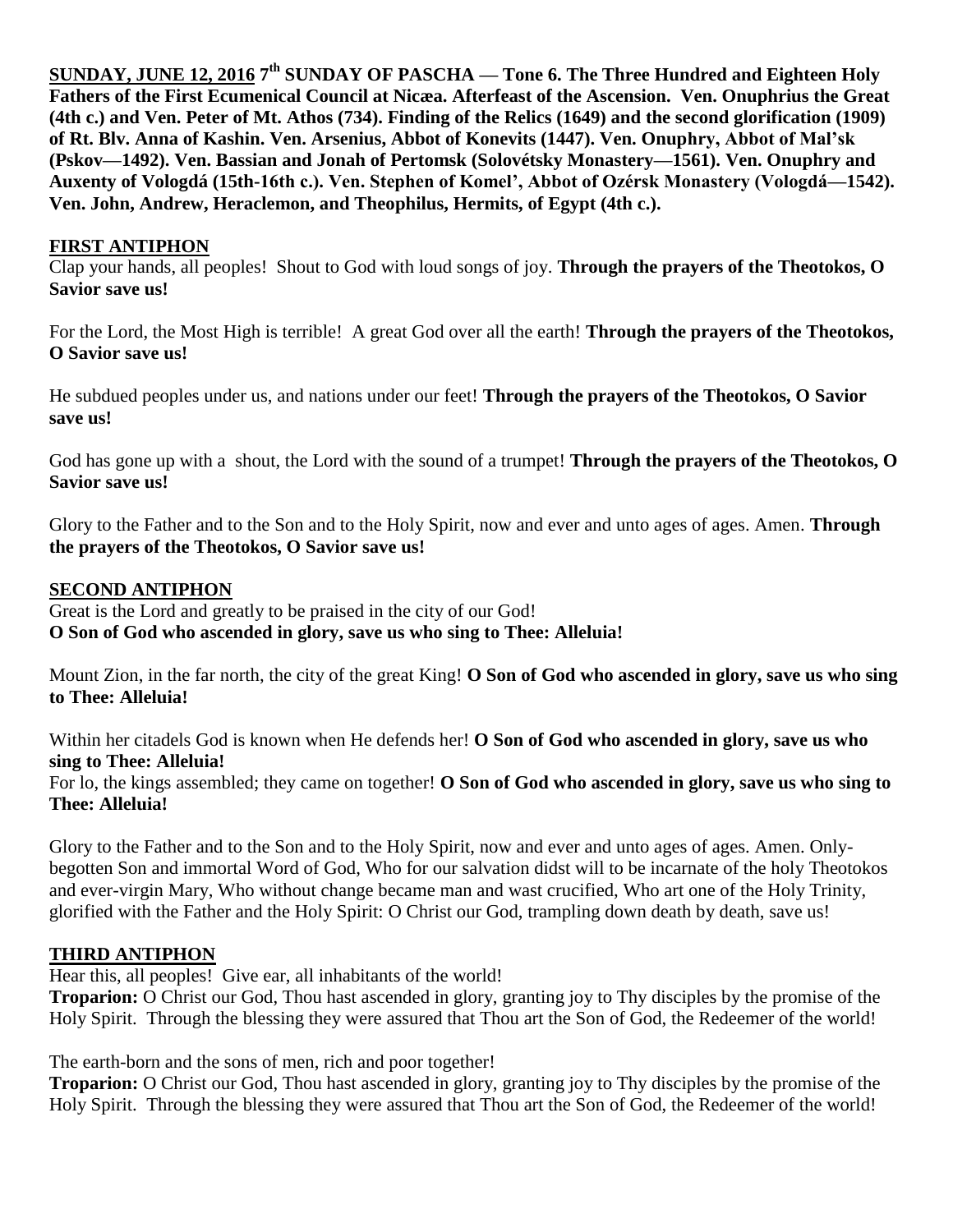My mouth shall speak wisdom; the meditation of my heart shall be understanding.

**Troparion:** O Christ our God, Thou hast ascended in glory, granting joy to Thy disciples by the promise of the Holy Spirit. Through the blessing they were assured that Thou art the Son of God, the Redeemer of the world!

I will incline my ear to a proverb; I will solve my riddle in psalmody.

**Troparion:** O Christ our God, Thou hast ascended in glory, granting joy to Thy disciples by the promise of the Holy Spirit. Through the blessing they were assured that Thou art the Son of God, the Redeemer of the world!

# **TROPARIA**

**(Tone 6)** The angelic powers were at Thy tomb the guards became as dead men. Mary stood by Thy grave, seeking Thy most pure Body. Thou didst capture hell, not being tempted by it. Thou didst come to the Virgin, granting life. O Lord who didst rise from the dead: glory to Thee!

**(Tone 4)** O Christ our God, Thou hast ascended in glory, granting joy to Thy disciples by the promise of the Holy Spirit. Through the blessing they were assured that Thou art the Son of God, the Redeemer of the world! **(Tone 8)** Most glorious art Thou, O Christ our God! Thou hast established the Holy Fathers as light on the earth! Through them Thou hast guided us to the true faith! O greatly Compassionate One, glory to Thee! **(Tone 4)** In truth you were revealed to your flock as a rule of faith, a model of meekness, and teacher of abstinence, so you won the heights by humility, and riches by poverty, O Holy Father Nicholas, intercede with Christ God to save our souls.

# **KONTAKION**

**(Tone 6)** When Thou didst fulfill the Dispensation for our sake, and unite earth to heaven, Thou didst ascend in glory, O Christ our God,

not being parted from those who love Thee, but remaining with them and crying: I am with you and no one will be against you!

# *The Prokeimenon in the Fourth Tone:* **Blessed art Thou, O Lord God of our Fathers / and praised and glorified is Thy name forever!**

*v.* **For Thou art just in all that Thou hast done for us!**

# **THE READING FROM THE ACTS OF THE HOLY APOSTLES**

**(20:16-18, 28-36 )** *In those days:* Paul had decided to sail past Ephesus, so that he might not have to spend time in Asia; for he was hastening to be at Jerusalem, if possible, on the day of Pentecost. And from Miletus he sent to Ephesus and called to him the elders of the church. And when they came to him, he said to them: "You yourselves know how I lived among you all the time from the first day that I set foot in Asia. Take heed to yourselves and to all the flock, in which the Holy Spirit has made you overseers, to care for the church of God which he obtained with the blood of his own Son. I know that after my departure fierce wolves will come in among you, not sparing the flock; and from among your own selves will arise men speaking perverse things, to draw away the disciples after them. Therefore be alert, remembering that for three years I did not cease night or day to admonish every one with tears. And now I commend you to God and to the word of his grace, which is able to build you up and to give you the inheritance among all those who are sanctified. I coveted no one's silver or gold or apparel. You yourselves know that these hands ministered to my necessities, and to those who were with me. In all things I have shown you that by so toiling one must help the weak, remembering the words of the Lord Jesus, how he said, 'It is more blessed to give than to receive.'" And when he had spoken thus, he knelt down and prayed with them all.

# *Alleluia, Tone 1*

# *v.* **The Lord, the God of gods, speaks and summons the earth from the rising of the sun to its setting.**

*v.* **Gather to Me, My venerable ones, who made a covenant with Me by sacrifice.**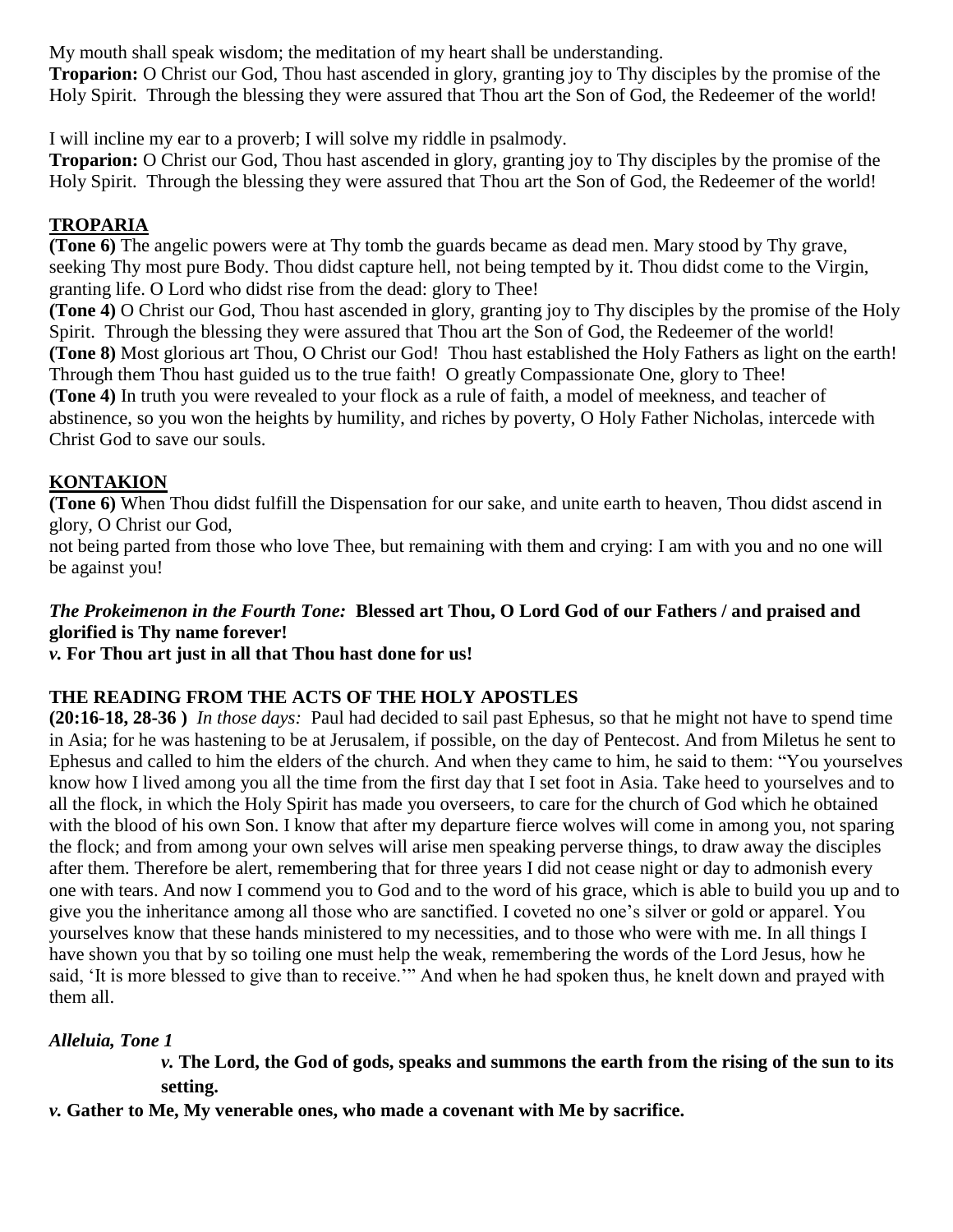# **THE HOLY GOSPEL ACCORDING TO SAINT JOHN (17:1-13)**

When Jesus had spoken these words, he lifted up his eyes to heaven and said, "Father, the hour has come; glorify thy Son that the Son may glorify thee, since thou hast given him power over all flesh, to give eternal life to all whom thou hast given him. And this is eternal life, that they know thee the only true God, and Jesus Christ whom thou hast sent. I glorified thee on earth, having accomplished the work which thou gavest me to do; and now, Father, glorify thou me in thy own presence with the glory which I had with thee before the world was made. "I have manifested thy name to the men whom thou gavest me out of the world; thine they were, and thou gavest them to me, and they have kept thy word. Now they know that everything that thou hast given me is from thee; for I have given them the words which thou gavest me, and they have received them and know in truth that I came from thee; and they have believed that thou didst send me. I am praying for them; I am not praying for the world but for those whom thou hast given me, for they are thine; all mine are thine, and thine are mine, and I am glorified in them. And now I am no more in the world, but they are in the world, and I am coming to thee. Holy Father, keep them in thy name, which thou hast given me, that they may be one, even as we are one. While I was with them, I kept them in thy name, which thou hast given me; I have guarded them, and none of them is lost but the son of perdition, that the scripture might be fulfilled. But now I am coming to thee; and these things I speak in the world, that they may have my joy fulfilled in themselves.

# **WE SING "IT IS TRULY MEET TO BLESS YOU, O THEOTOKOS…"**

# **COMMUNION HYMN**

Praise the Lord from the heavens! Praise Him in the highest! Alleluia, Alleluia, Alleluia.

# **IN PLACE OF "WE HAVE SEEN THE TRUE LIGHT…"**

O Christ our God, Thou hast ascended in glory, granting joy to Thy disciples by the promise of the Holy Spirit. Through the blessing they were assured that Thou art the Son of God, the Redeemer of the world!

The U.S. has the highest incarceration rate than any country in the world.

According to the International Centre for Prison Studies, the U.S. has an incarceration rate of<br>730 people per 100,000 730 people per 100,000 compared to some other countries: Mexico-201; Turkey-168; Lebanon 122; China -121; Greece 111.



According to the National Reentry Resource Center, '708,677 sentenced prisoners were released from state and federal prisons in one year".

If the number of Orthodox men and women is only 0.5% of the entire prison population, then over 3,500 Orthodox people would be coming out of prison and into our communities each year.

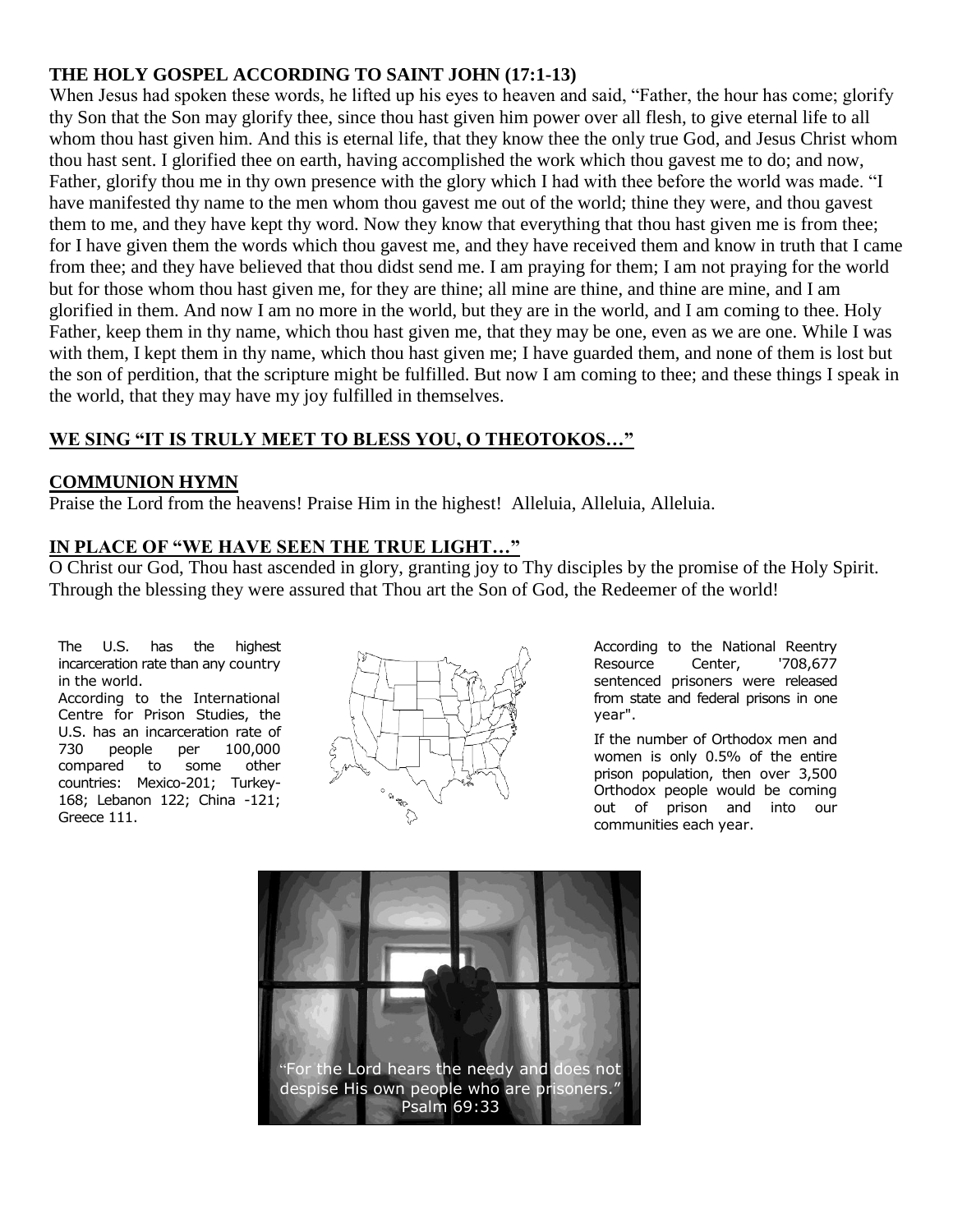# ခရွို့လ ခရွို့လ ခရွို့လ ခရွို့လ ခရွို့လ ခရွို့လ ခရွို့လ ခရွို့လ ခရွို့လ ခရွို့လ ခရွို့လ ခရွို့လ ခရွို့လ ခရွို

#### **CANDLE INTENTIONS FOR THE HEALTH AND BLESSINGS OF**

| Health & Blessings for Deacon Kerry and Kathy Gonser on June, 10 for                                            |                      |
|-----------------------------------------------------------------------------------------------------------------|----------------------|
|                                                                                                                 |                      |
| Happy Birthday & God's Blessings Adam & Eli George, Congratulation of your                                      |                      |
|                                                                                                                 | Stojan & Mira Prusac |
|                                                                                                                 |                      |
|                                                                                                                 |                      |
|                                                                                                                 |                      |
|                                                                                                                 |                      |
| Health & Blessings Peter & Jo Sredich <b>Manufacture 2018</b> Stojan & Mira Prusac                              |                      |
| Happy 38 <sup>th</sup> Anniversary & God's Michael & Susan Goodman, June 10 <b>Election</b> John & Rose Goodman |                      |
| Fr. Joe, Fr. Moses, Fr. Lavrenty, Deacon Anthony, Jo Ann, Gloria, Laurie,                                       |                      |
| Walt & Zina, Dorothy, Jeanette, Reggie, Ruth, Stojan & Mira, Bosa, Joseph,                                      |                      |
|                                                                                                                 |                      |
|                                                                                                                 |                      |
|                                                                                                                 |                      |

#### **CANDLE INTENTIONS FOR ALL THOSE IN BLESSED REPOSE**

Vasiliy, Andrey, Galina, Nickolay, Vitaliy Irina Sivergina

અક્ષેત્ર અક્ષેત્ર અક્ષેત્ર અહીં અને અક્ષેત્ર અક્ષેત્ર અક્ષેત્ર અક્ષેત્ર અને અહીં અને અક્ષેત્ર અહીં અને અહીં અ

Welcome all of our friends and visitors to St. Nicholas! Please join us for fellowship, coffee and pastries in our parish hall. Volunteers are needed to serve coffee and donuts this morning.

#### **CHARITY MINISTRIES**

**HOPE IN A BOX** is collecting Laundry Soap for the month of June. Place the items in the Blue Box in the hall. Catholic Charities Community Closet will distribute the items.

**FOOD DRIVE** Place non-perishable food items in the other blue box in the hall.

#### **NORTH END SOUP KITCHEN We serve this Thursday, July 7 from 9 am to 1 pm.**

**SPECIAL MEETING** will be held today Sunday, June 12 to elect the Lay Delegate for the Diocesan conference. Nominees are Reader Joseph Tome and Subdeacon Johnny Kantor.

**DIOCESAN CONFERENCE & ORDINATION BANQUET** will be held on Sunday, June 26 following the Divine Liturgy in our hall. Tickets for the banquet must be purchased in advance (we need to give a number to the caterer). Adults are \$15 and children 12 and under \$6. Debbie will be selling tickets on your way to coffee. The last day to purchase your ticket is next Sunday, June 19. Menu: roast sirloin of beef, chicken, cabbage rolls, triangles, mashed potatoes with gravy, corn, California blend. Beverages: coffee, milk, ice tea and punch. We will have an ordination cake for dessert. Volunteers are welcome to bake other sweets for dessert. Please contact the office if you can bake sweets.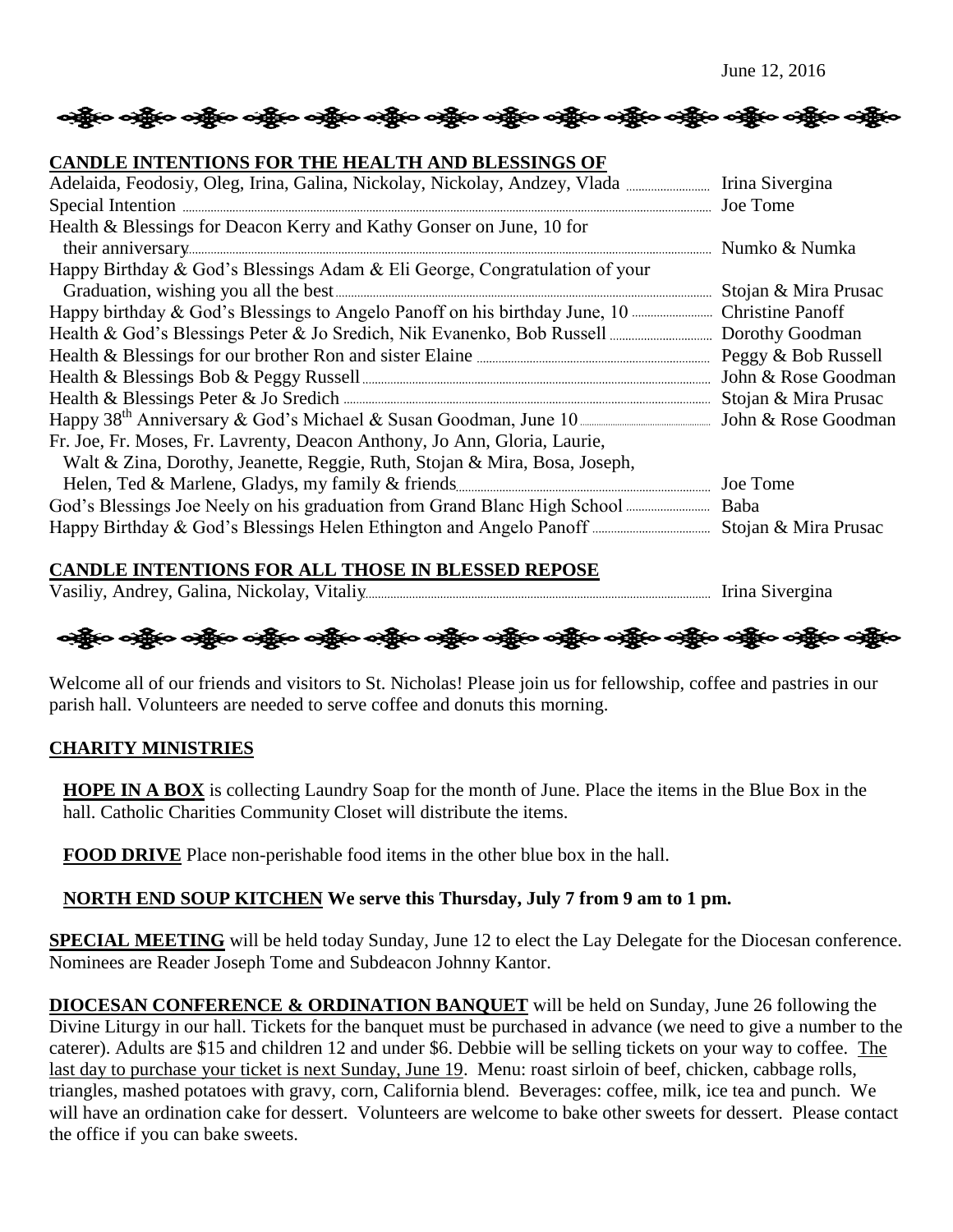**MACEDONIAN OPEN IT'S NOT TOO LATE** Just a reminder – All requests for signs for the Macedonian Open need to be turned in today Sunday June  $12<sup>th</sup>$ . If you would like to join us for dinner, we will need to know today also. Please see Angelo Panoff or Linda Branoff after Church. Donations of gift cards, cash or prizes can be given to Angelo Panoff, Christine Panoff, Linda Branoff, George Branoff or Chris Nedanis or dropped off at the Church office by Wednesday June  $15<sup>th</sup>$  at 3 pm. Thank You! The Macedonian Open Committee

**PARISHIONER UPDATE** Lydia Keeler is at Medilodge of Mt. Morris for rehabilitation.

#### *Schedule of services and events for the week of June, 12:*

| Monday, June 13<br>$6-8$ pm                   | Book Club @ St. George                                                  |
|-----------------------------------------------|-------------------------------------------------------------------------|
| Wednesday, June 15<br>$9:00$ am<br>$11:00$ am | Divine Liturgy for the Leave-taking of Pascha<br><b>Adult Education</b> |
| Saturday, June 18                             |                                                                         |
| $1:00 \text{ pm}$                             | <b>Baptism of Everett Batzos</b>                                        |
| $5:45$ pm                                     | Trisagion for all the departed                                          |
| $6:00 \text{ pm}$                             | Vespers                                                                 |
| Sunday, June 19                               | PENTECOST -8 <sup>TH</sup> SUNDAY OF PASCHA/FATHER'S DAY                |
| $9:30 \text{ am}$                             | Third Hour                                                              |
| $10:00$ am                                    | Divine Liturgy                                                          |
|                                               | 1yr Parastas + Jim Brown                                                |

# *Offerings for the week June 5, 2016*

| Weekly Offerings                         | \$1,723.50     |
|------------------------------------------|----------------|
| <b>Estimated Average Weekly Expenses</b> | \$5,255.62     |
|                                          | $-$ \$3,532.12 |

*? people were in attendance on Sunday, June 5, 2016*

"If you cannot see Christ in the beggar at the church door, you will not find Him in the chalice.**" St. John Chrysostom**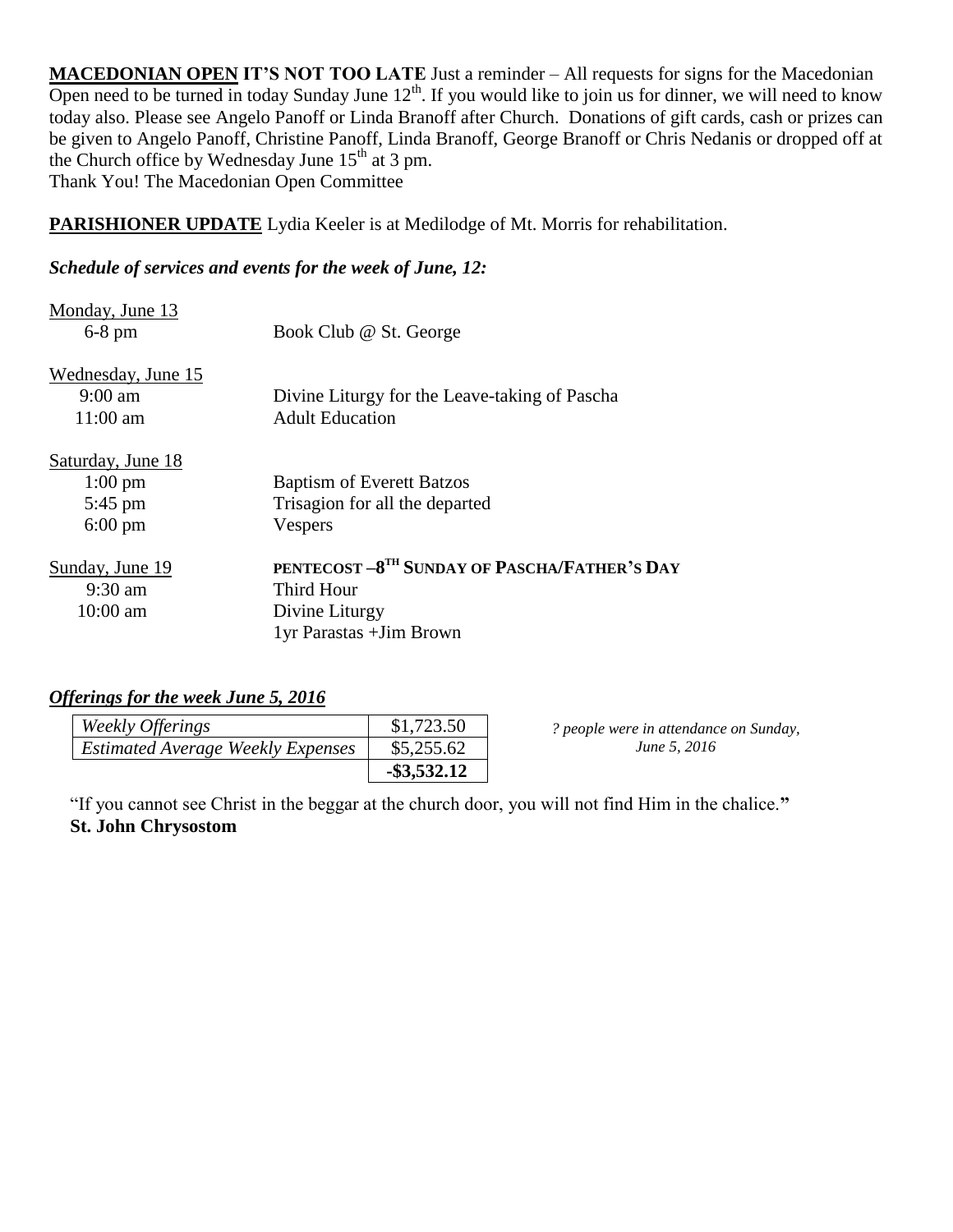# Orthodox Christian Prison Ministry



# An Agency of the Assembly of Bishops

#### **Our Mission**

To bring the love of Christ to those who are in prison by providing encouragement, material support, transition and reintegration services, Christian education, spiritual guidance, and the sacramental life of the church.

Did you know?

The U.S. has the highest incarceration rate than any country in the world.

in prison and you came to<br>Matthew 25:36

According to the International Centre for Prison Studies, the U.S. has an incarceration rate of 730 people per 100,000 compared to some other countries: Mexico-201; Turkey-168; Lebanon-122; China -121; Greece-111.



According to the National Reentry Resource Center, "708,677 sentenced prisoners were released from state and federal prisons in one year".

If the number of Orthodox men and women is only 0.5% of the entire prison population, then over 3,500 Orthodox people would be coming out of prison and into our communities each year.

# **Our Programs and Services**

# **In-Prison Ministry**

- Provide Orthodox Publications and resources Link prisoners to Orthodox priests
- Provide spiritual guidance to families of those incarcerated.

# **Church Outreach & Training**

Educate, train, and provide ongoing guidance to clergy and laity on prison ministry.



Psalm 69:33